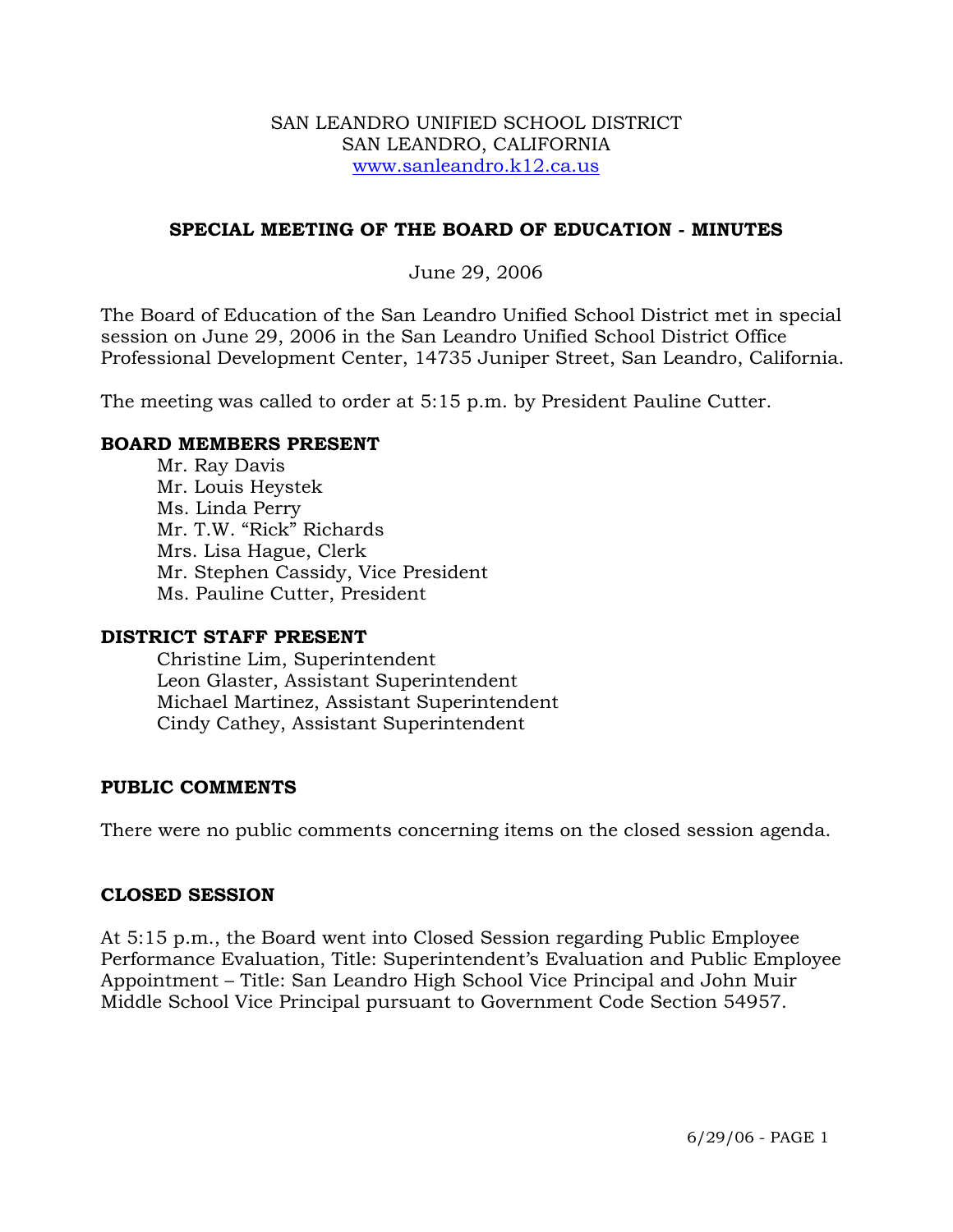The Board returned to open session at 5:45 p.m. President Perry noted that the Board had been in closed session and the following action was taken:

- On a motion made by Mr. Davis and seconded by Mrs. Cutter, the Board appointed Ammar Saheli as Vice Principal at San Leandro High School by a 7-0 vote.
- On a motion made by Mr. Davis and seconded by Mrs. Hague, the Board appointed Lori Watson as Vice Principal at John Muir Middle School by a 7- 0 vote.

Mrs. Cutter also confirmed that at the June 29, 2006, Board meeting during closed session the Governing Board of the San Leandro Unified School District took the following action: Gave approval to legal counsel to seek appellate review of the decision of the Superior Court of the State of California in Case No. RG05235795. The opposing parties in the litigation are the San Leandro Teachers' Association and the California Teachers' Association. The litigation involved Education Code section 7054 and the use of faculty mailboxes to distribute political campaign materials. The Board's decision to take this action was unanimous.

## **PUBLIC TESTIMONY**

None

# **PUBLIC HEARING**

1. On a motion made by Mr. Heystek and seconded by Ms. Perry, the Board opened the public hearing regarding the Deferred Maintenance Five-Year Plan by a 7-0 vote.

No comments were received from the audience.

On a motion made by Mr. Heystek and seconded by Ms. Perry, the Board closed the public hearing regarding the Deferred Maintenance Five-Year Plan by a 7-0 vote.

2. On a motion made by Mr. Richards and seconded by Mr. Davis, the Board opened the public hearing regarding the 2006-2007 Adoption Budget by a 7-0 vote.

No comments were received from the audience.

On a motion made by Mr. Davis and seconded by Mr. Richards, the Board closed the public hearing regarding the 2006-2007 Adoption Budget by a 7- 0 vote.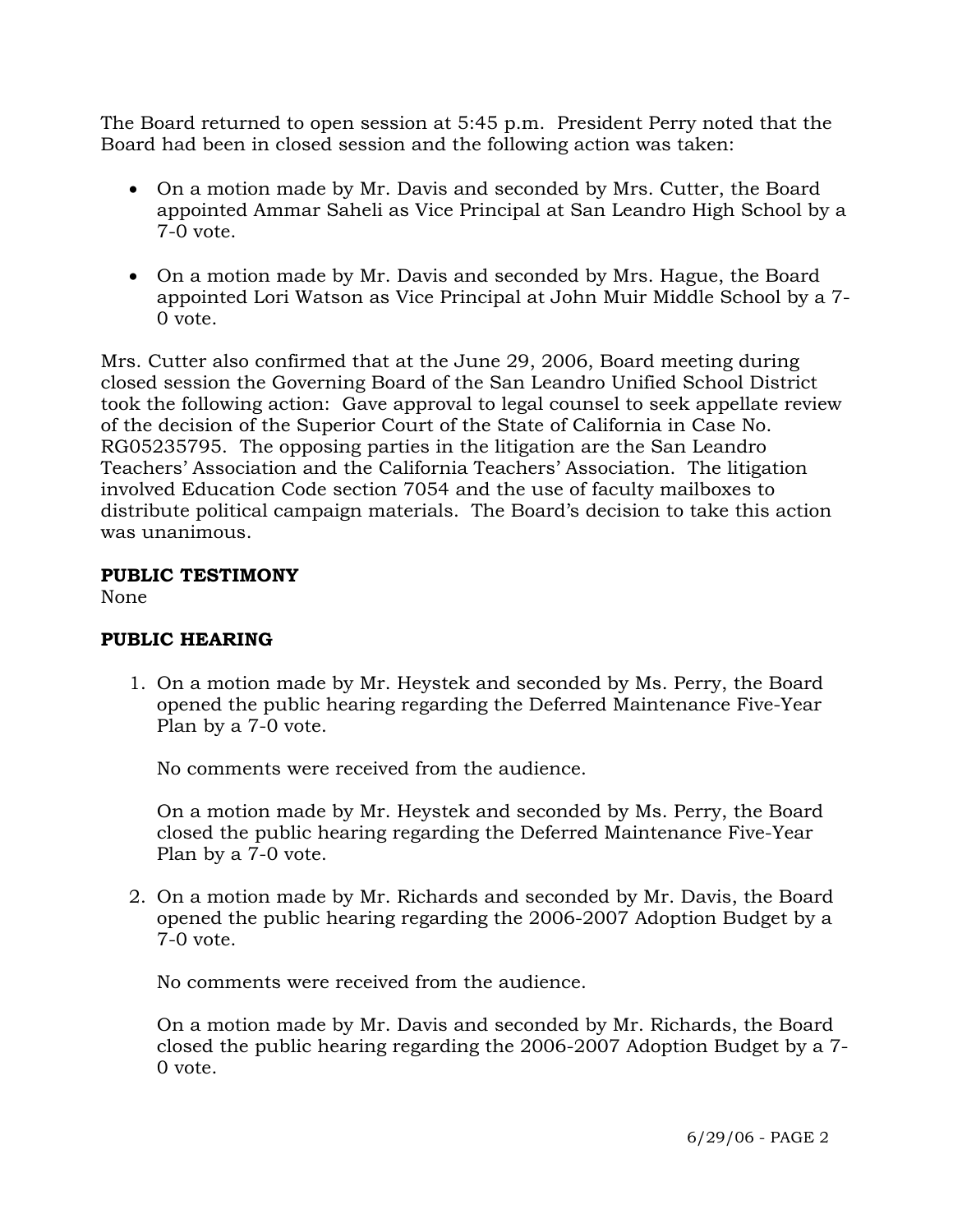# **CONSENT ITEMS**

## Educational Services

| $3.1-C$                                    | <b>Staff Recommendation:</b>                     |  |  |  |
|--------------------------------------------|--------------------------------------------------|--|--|--|
| Consolidated                               | Approve the Consolidated Application, Part I for |  |  |  |
| Application, Part I 2006-2007.             |                                                  |  |  |  |
| for 2006-2007                              | Motion Second Vote                               |  |  |  |
| <b>Business, Operations and Facilities</b> |                                                  |  |  |  |
| $4.1-C$                                    | <b>Staff Recommendation:</b>                     |  |  |  |
| 5-Year Deferred                            | Approve the 5-Year Deferred Maintenance Program. |  |  |  |
| Maintenance                                | Motion Second Vote                               |  |  |  |
| Program                                    |                                                  |  |  |  |

On a motion made by Ms. Perry and seconded by Mr. Richards, the Board approved the consent items by a 7-0 vote.

#### **ACTION ITEMS**

Business, Operations and Facilities

| $4.1-A$<br>2006-07<br><b>Adoption Budget</b> | <b>Staff Recommendation:</b><br>Approve the 2006-2007 Adoption Budget.                                                                                                                                                                                                                                                                                                                                                                                                                                                                                                                                                                                            |  |  |
|----------------------------------------------|-------------------------------------------------------------------------------------------------------------------------------------------------------------------------------------------------------------------------------------------------------------------------------------------------------------------------------------------------------------------------------------------------------------------------------------------------------------------------------------------------------------------------------------------------------------------------------------------------------------------------------------------------------------------|--|--|
|                                              | Business Manger Bruce Colby reviewed the 2006-2007<br>Adoption Budget for the General Fund, which is a<br>Multi-Year Budget, that includes a final estimate for<br>the current year 2005-06, a detailed budget for the<br>upcoming year 2006-07, and a summary budget for<br>2007-08, and 2008-09. He explained that the financial<br>health of the district is assessed by the review of those<br>four years and that budget assumptions for changes in<br>revenue and expenses such as Enrollment and Daily<br>Attendance, Cost-of-Living (COLA) changes, Salary<br>Agreements, Funding Changes, and expected cost<br>inflation were key to future projections. |  |  |
|                                              | Taking those factors into consideration, Mr. Colby<br>reported that the General Fund for the District was<br>balanced, the District continued to maintain the<br>required 3% Reserve, and the District would be deficit<br>spending in 2006-2007, adding that this would be<br>reduced if Mandated Costs payments were reinstated<br>and other one-time funds were approved as proposed<br>in the Governor's Budget.<br>$c10010c$ D <sub>16</sub>                                                                                                                                                                                                                 |  |  |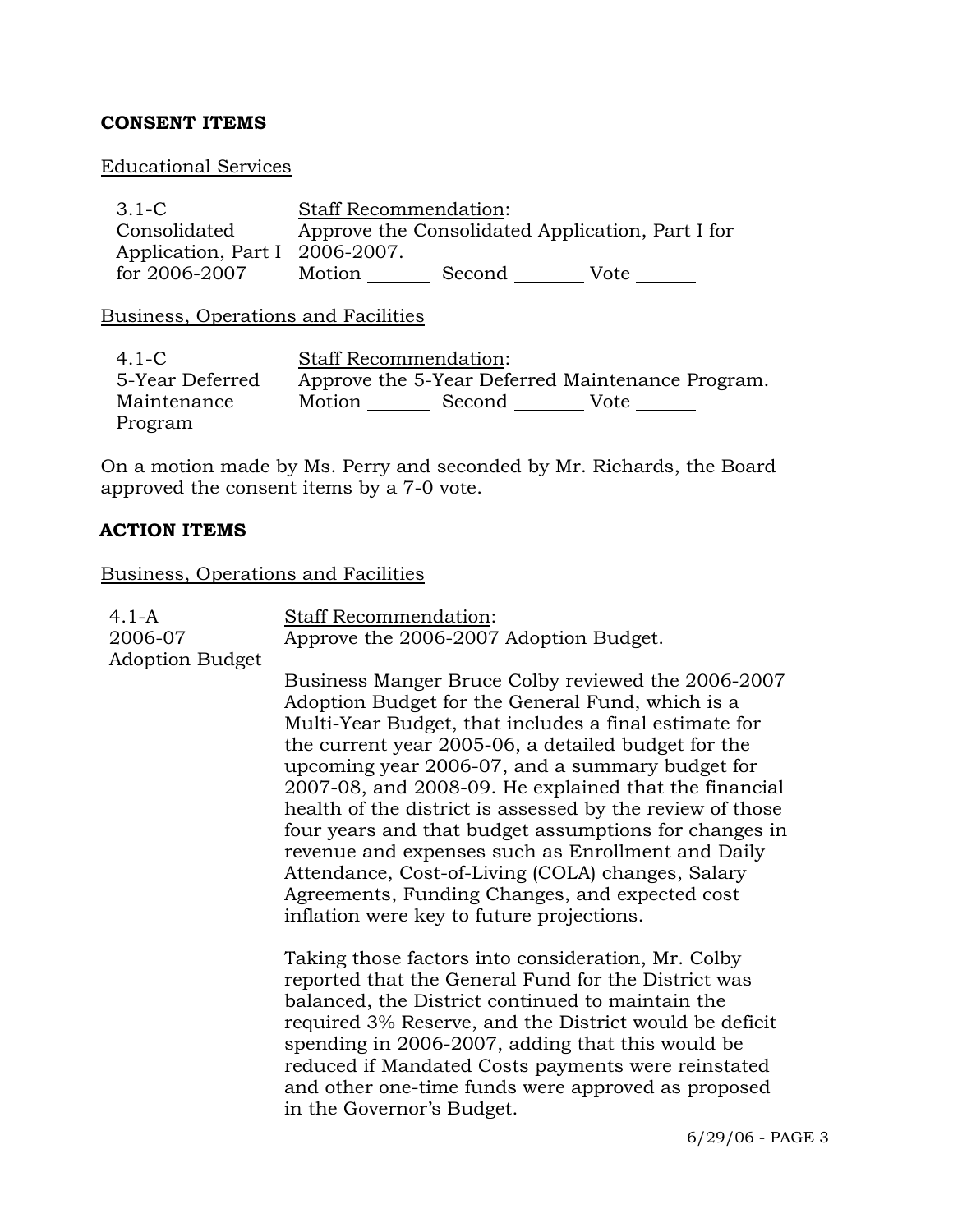Mr. Colby said that the proposed state budget, pending the Governor's signature, would provide the District with additional on-going funds for equalization, arts & music, secondary counselors, and increases to EIA, CAHSEE in 2006-2007. Prior mandated funding, a Discretionary Block Grant, a Supplies & Equipment Block Grant as well as other site based needs programs such as ELL, Career Technical, and Teacher Retention were among some of the one-time funds.

Mr. Colby indicated that updated documents reflecting those latest budget additions would be sent to the Board within forty-five days of closing the books.

Mr. Cassidy requested an email copy of the presentation, and asked to have a copy of the official figures sorted by function. Referring to specific budget questions that he had emailed to staff, Mr. Glaster noted that they would be addressed in the next *Confidentially Speaking*.

Additional questions requiring further explanation raised by Trustees Cutter and Cassidy centered around Adult School Education particularly focusing on salaries; the self-insurance fund, SERP, an early retirement plan, and the health and welfare fund.

Mrs. Cutter also suggested designating a special reserve (in addition to the 3% reserve) for any additional surplus that may be incurred, with Mr. Glaster noting that the Finance Committee would be addressing that.

The Board was very pleased and appreciated the hard work done by staff in creating such a "user-friendly" document.

On a motion made by Mr. Heystek and seconded by Mr. Richards, the Board approved the 2006-2007 Adoption Budget by a 7-0 vote.

The Board adjourned into closed session at 6:25 p.m. for Public Employee Performance Evaluation: Title: Superintendent's Evaluation.

The Board returned to open session at 8:45 p.m. President Cutter said that the Board had been in closed session and that the Superintendent had received a positive review from the Board on her yearly evaluation.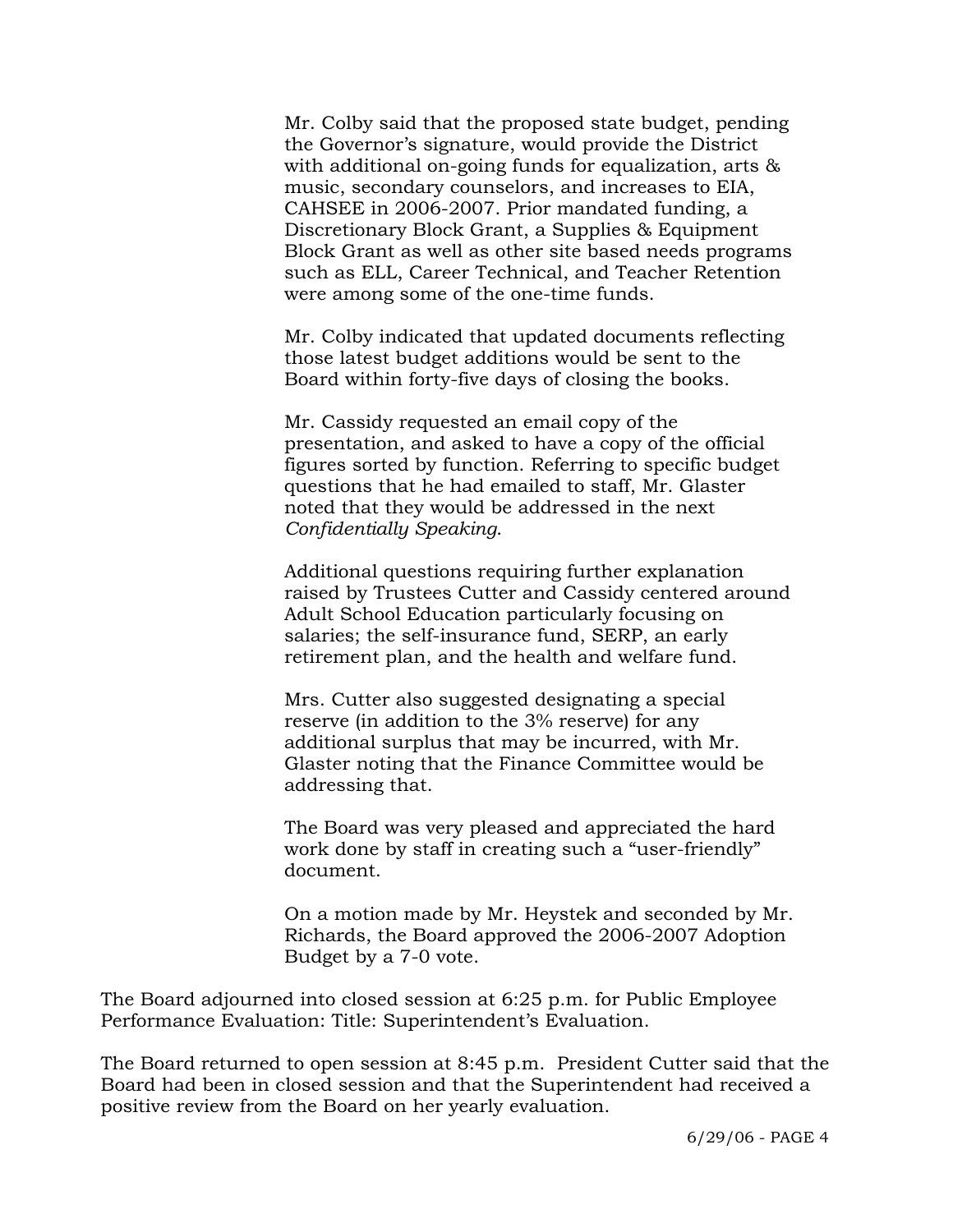## **BOARD MEMBER COMMENTS**

- Mrs. Cutter reported that the meeting between the Chamber and District staff to discuss the November bond was scheduled for 8 a.m. on Friday, June 30 at Monarch Bay, noting that Superintendent Lim, Assistant Superintendent Leon Glaster, and Trustees Cassidy and she would be attending, adding that if one additional trustee was interested in going to please let her know.
- Mr. Cassidy requested more detail information regarding the reconfiguration of grades and middle school capacity prior to the July 5 meeting. He reported that he met with Councilmember Tony Santos regarding the City's interest in pursuing any joint use projects such as a performing arts center and was awaiting a response.